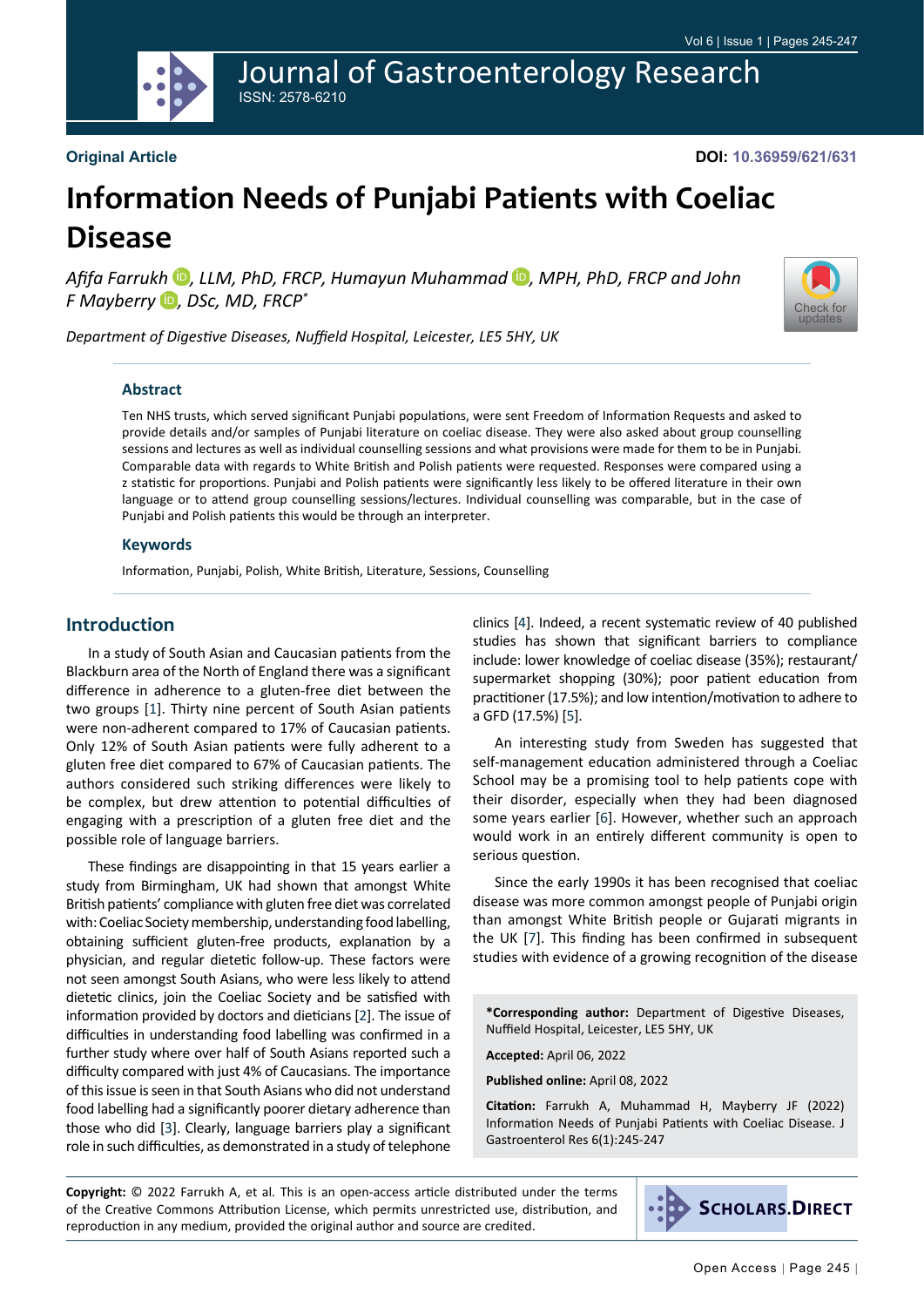| <b>NHS Trust</b>                                              | <b>Freedom of Information (FOI) Request</b> |  |
|---------------------------------------------------------------|---------------------------------------------|--|
|                                                               |                                             |  |
| Barking, Havering & Red bridge University Hospitals NHS Trust | <b>FOI 6867</b>                             |  |
| Calder dale & Huddersfield NHS Foundation Trust               | FOI 380-2020                                |  |
| Frimley Health NHS Foundation Trust                           | FOI 0358-20                                 |  |
| The Leeds Teaching Hospitals NHS Trust                        | FOI 2020-0401                               |  |
| Northern Care Alliance NHS Group                              | FOI/10431                                   |  |
| Sand well and West Birmingham NHS Trust                       | F20/0163                                    |  |
| University Hospitals Birmingham NHS Foundation Trust          | 1038 4/21                                   |  |
| University Hospitals of Derby and Burton NHS Foundation Trust | FOI 20.424                                  |  |
| The Royal Wolver Hampton NHS Trust                            | <b>FOI 7906</b>                             |  |
| Walsall Healthcare NHS Trust                                  | FOI 167.20                                  |  |

<span id="page-1-1"></span>**Table 1:** NHS trusts approached for details of their educational provision for patients with coeliac disease.

<span id="page-1-0"></span>**Table 2:** Methods of information provision to patients with coeliac disease.

| Topic                  | English    | Punjabi    | <b>Polish</b> |
|------------------------|------------|------------|---------------|
|                        | $(n = 10)$ | $(n = 10)$ | $(n=10)$      |
|                        |            |            |               |
| Written Information    | 10         | $1***$     | 0             |
| <b>Group Sessions</b>  | 4          | 0          | 0             |
| Individual counselling | 10         | 8*         | 8*            |

in the South Asian community [[8](#page-2-9)]. Against this background of an increasing case load in the Punjabi/South Asia community and issues of compliance related to communication barriers a Freedom of Information study was undertaken to identify what practical approaches were being taken in NHS Trusts where there is a substantial Punjabi community.

# **Methods**

#### **Methodology**

Freedom of Information requests were sent to ten NHS trusts which served communities with a significant Punjabi population [\(Table 1](#page-1-1)). The Trusts were asked to provide information on whether their dietetic departments provided:

- 1. Group educational sessions/lectures to patients with coeliac disease.
- 2. Individual counselling sessions to patients with coeliac disease and whether these were in:
	- 1. English
	- 2. Punjabi
	- 3. Polish

They were also asked to provide copies of any written material on coeliac disease in these languages, which they made available to patients. Questions on Polish provision were included as a migrant control.

# **Analysis**

Responses from the trusts were collated and a comparison

of proportions using a z statistic was undertaken. ([https://](https://www.socscistatistics.com/tests/ztest/default2.aspx) [www.socscistatistics.com/tests/ztest/default2.aspx](https://www.socscistatistics.com/tests/ztest/default2.aspx)).

#### **Results**

Patients from the White British community were significantly more likely to receive written information in an appropriate language than either Punjabi ( $z = 4.1$ ,  $p < 0.00001$ ) or Polish patients ( $z = 4.5$ ,  $p < 0.00001$ ). Group sessions in English were significantly commoner ( $z = 2.2$ ,  $p < 0.03$ ) [\(Table 2\)](#page-1-0).

#### **Discussion**

There is a clear distinction in the availability of written information about coeliac disease for White British patients and those of Punjabi or Polish origins. Although all three groups may be equally proficient in their use and understanding of English, this is not always the case. In the West Midlands fewer Punjabis could read English (41%) than speak it. Of those who could write English, only 63% considered that their standard was good, with fewer women than men able to do so (37% vs. 53%) [\[9](#page-2-7)]. In addition, the content of written material is directed towards a typical British diet and fails to adequately take account of other food patterns. In the case of the one trust which did provide written material in Punjabi, it was using Gurmukhi script so restricting its availability to Sikh and Hindu patients. Muslim Punjabis would require the material to be written with a script in an Urdu-like style for it to be capable of being read and should be tested on a group of patients prior to release [[10](#page-2-8)].

The Punjabi and Polish communities in the UK are sizeable and amongst the largest ethnic minorities. With a comparable or greater prevalence of coeliac disease, there may well be 7000 Punjabis with coeliac disease and 5000 Poles with the condition, based on various estimates and census data. Against this background there is an urgent need to produce educational material which is fit for purpose. In the case of the Punjabi community, their diet is very much centred around wheat as a staple food. A gluten free diet is a substantial challenge and potentially impacts adversely on family dynamics.

Consequently, there is a need to look at a broader